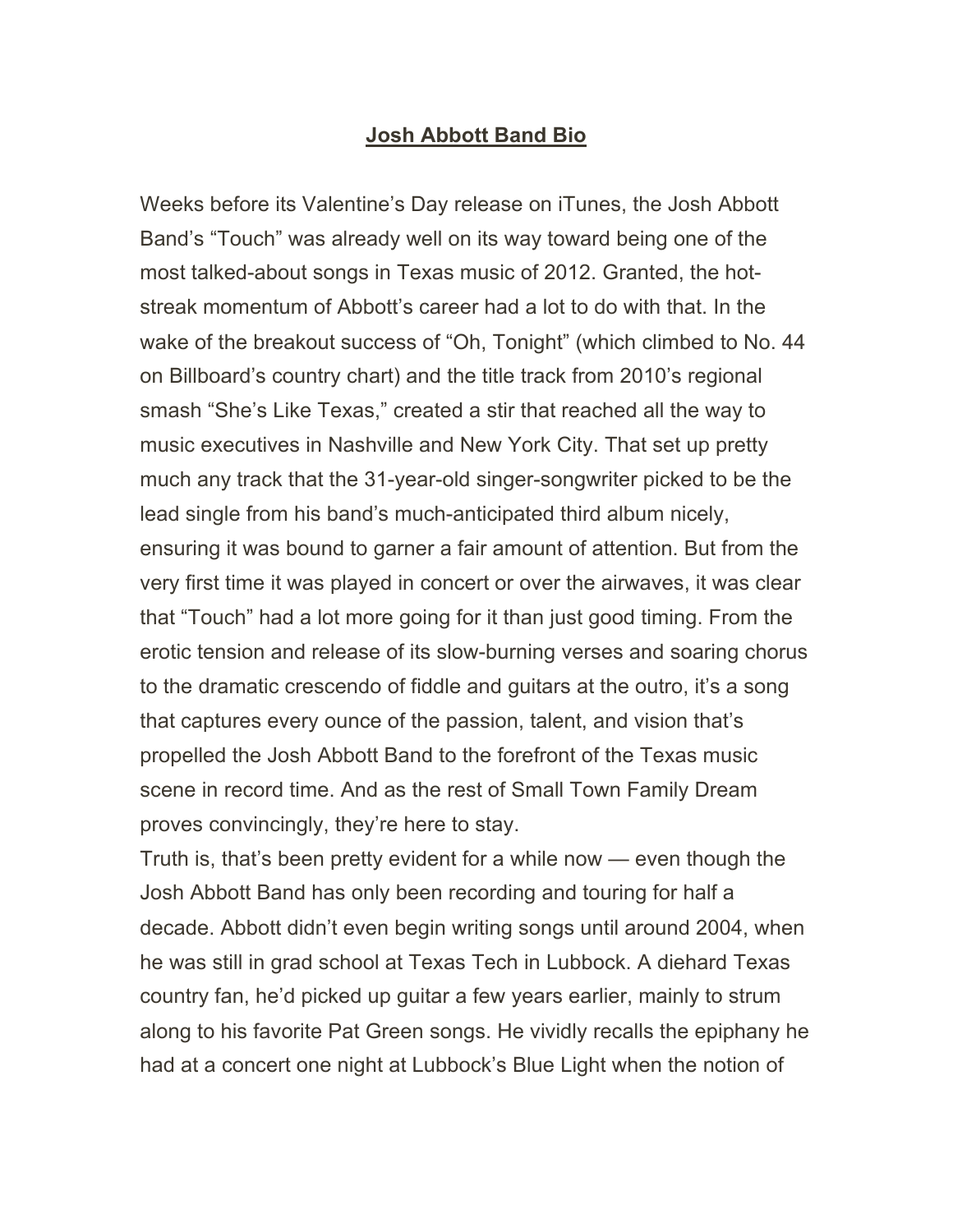writing and playing his own music — maybe even for a living — first took root.

"It happened to be the Randy Rogers Band playing that night, but it could have been Pat or Wade Bowen or Cory Morrow, any of those guys that I saw over the years," Abbott explains. "I always had this fascination with what they were doing. I'd go to their concerts and there'd be hundreds if not thousands of college kids singing along. That night at the Blue Light, I just remember watching the band and thinking, I want to do this…I think I can do this."

"Maybe that was a little naïve at the time," he admits with a laugh, "but the truth is, I guess I've always felt like if I'm going to do something, then I just can." And so he did. Together with his banjo-playing fraternity brother, Austin Davis, Abbott began putting that confidence to the test at open mic nights. A year and a half later, fiddle player Preston Wait and drummer Edward Villanueva came onboard, and the fledgling Josh Abbott Band was off and running — slowly, at first, but not for long. "We didn't record a demo until 2007, which was 'Taste,' and then we didn't even get a booking agent and start touring outside of Lubbock until 2008," says Abbott. "But after that, everything started happening so fast for us that we really weren't ready for it at first. We'd start showing up at venues and there'd be a lot of people there, and we didn't even have enough originals to play 90 minutes. And it was kind of a weird deal for us because there were a lot of bands on the scene that were a lot more tenured, and they went from not even knowing who we were to all of a sudden playing these co-bills with us within like a two-year span. I mean, we definitely paid our dues, but it all came together a lot faster than we'd anticipated. For that, we're so grateful."

Abbott, though, was too focused on building his band's loyal and evergrowing fan base to fret too much about critics or skeptics. Booked to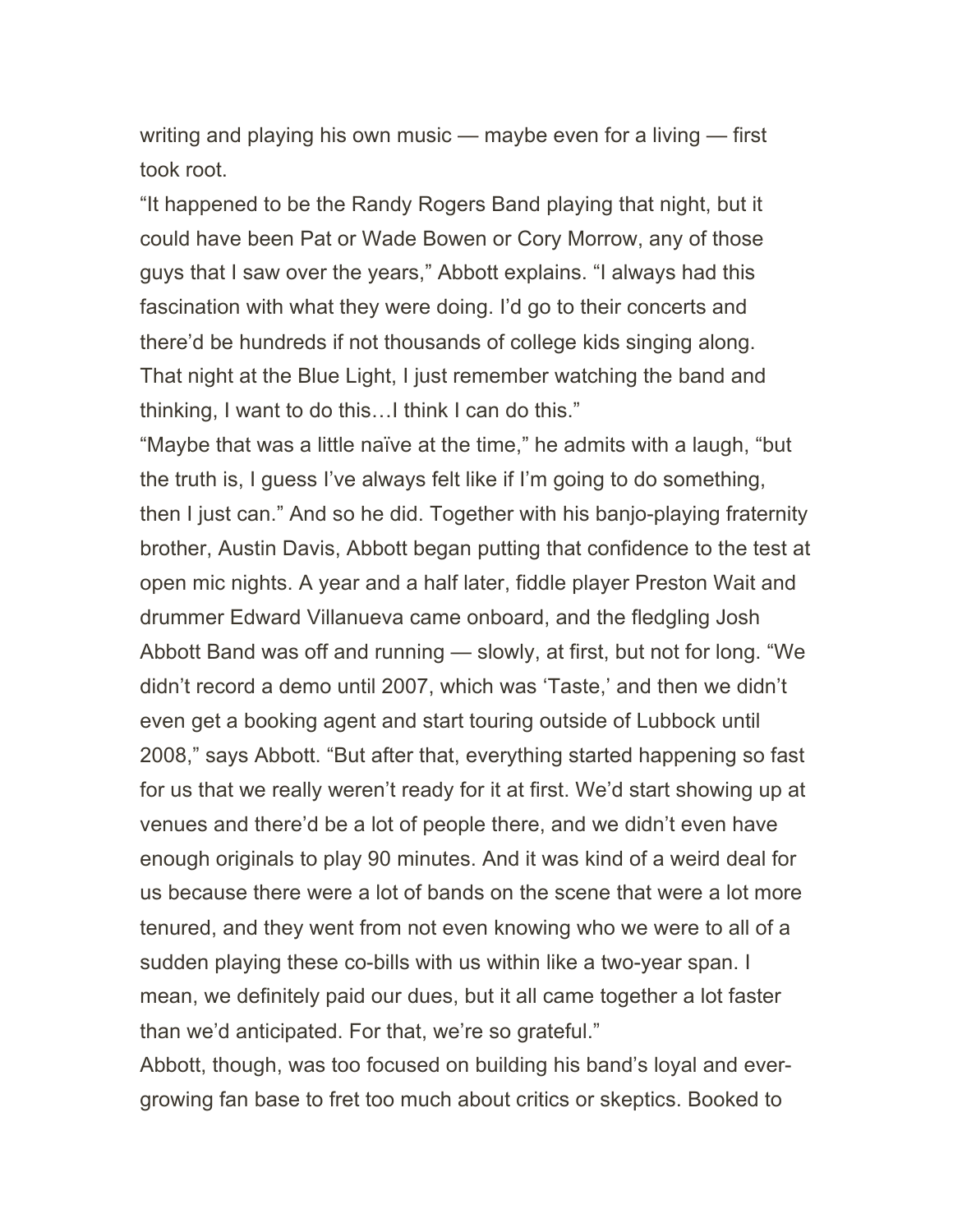play towns like Waco where they could barely draw a 100 paying customers early on, he'd once gave away 100 more tickets through the local radio station — figuring that if even half those people showed up, they'd bring along friends, every one of them a potential new fan. At one particularly memorable show at the Wormy Dog in Oklahoma, he thanked the crowd of some 300 people by inviting every one of them to hit the merch booth for a free CD and T-shirt.

"We probably gave away thousands of dollars of merch that night, but ever since, we've done really well in Oklahoma City," says Abbott. "Another night, I think I bought the entire bar a round of shots, and my bar tab was like \$1,000. But it was my way of showing everyone there, 'I'm just thanking you for coming to our show tonight, because you didn't have to, and I want you to know I appreciate it.' We have so much gratitude for our fans and the people that come to our shows. You want to thank every single person. When you do that, you don't just create fans, you create friends — people who are gonna then go out and pitch your album and who you are to every single person they know." The results speak for themselves. "Josh Abbott has ascended to that Alist level of the Texas country scene faster than anyone I've ever seen coming from an upstart position," says Chris Mosser, the morning host of Austin's 98.1 KVET-FM who also programs the station's popular Texas country "Roadhouse" program. "And it seems to me that for a lot of the younger Texas country fans, he's definitely the gravitational center of the current scene. His impact with the kids is remarkable." Nevertheless, with great impact comes great responsibility specifically, the responsibility, as an artist, to continue to reward those fans not with free T-shirts and shots, but with new music worthy of their continued support. To that end, Abbott knew there was a lot riding on his band's third album. Fans in Texas, Oklahoma, New Mexico, Arizona,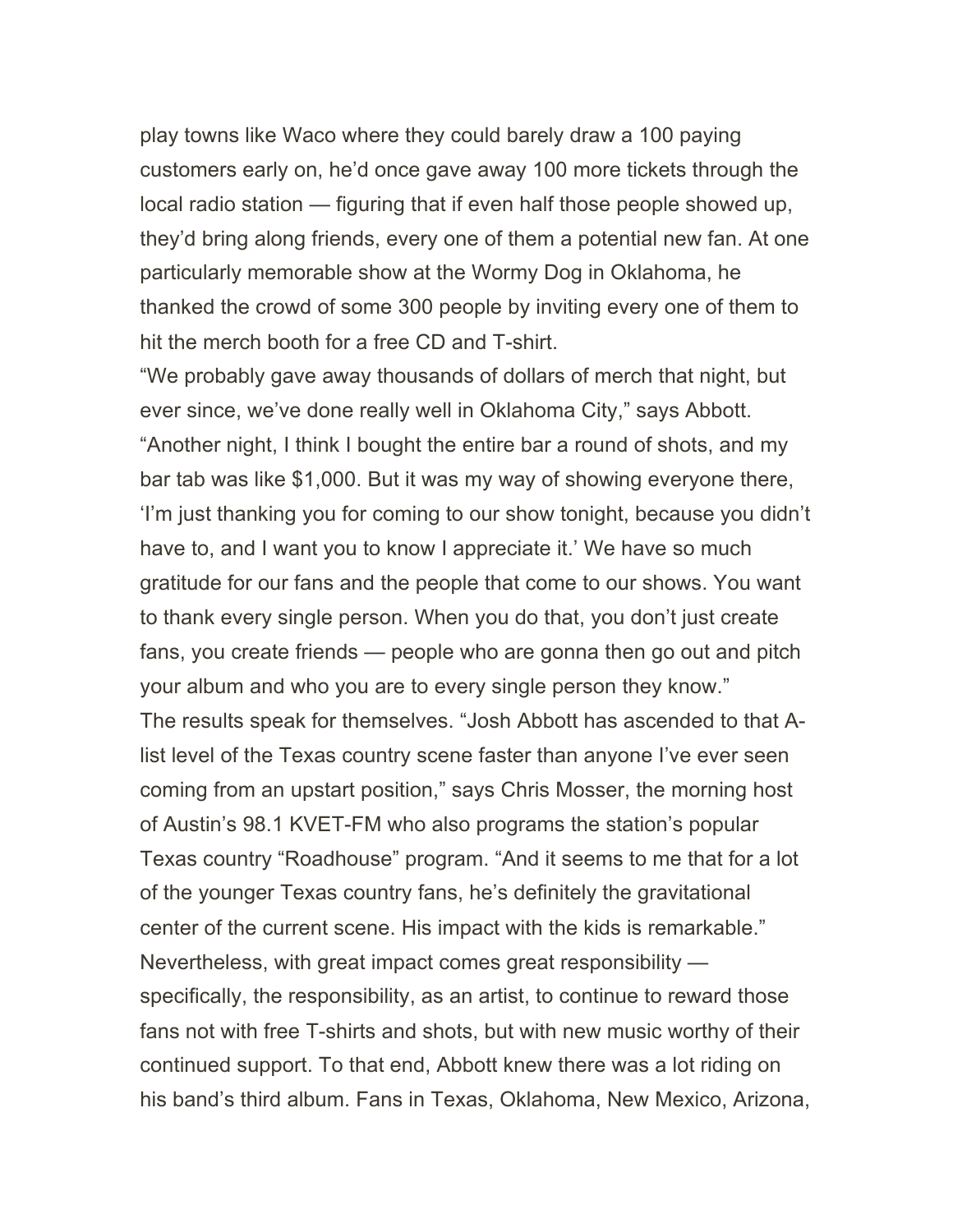Colorado and beyond helped the independently released She's Like Texas climb all the way to No. 28 on the national country chart, and following it up was going to be a tall order.

"My main objective for this album was for it to be cohesive," says Abbott. "I think at least half of the songs on our first album [2009's Scapegoat] were really good, but it wasn't our best effort. But we really hit a home run with She's Like Texas in terms of creating a big fan base and a little bit of radio success and even a bit more national success than I thought we were maybe ready for or even going for at the time. So when we went to record this one, I thought, 'I don't know that we'll have another song go national like 'Oh, Tonight,' but I do want it to keep the consistency of the last album.' But at the same time, we tried to take it in a different direction, too."

To wit: whereas Abbott's songs on She's Like Texas for the most part paralleled the timeline of a romantic relationship, Small Town Family Dream finds him celebrating the independent spirit of the people who make his beloved Lone Star State well, his kind of Texas. "Dallas and Houston and Austin and San Antonio, they're all great, but the backbone of what makes Texas really Texas is the rural communities," explains Abbott, who now lives in Austin but still thinks of West Texas as home — specifically, the small town of Idalou, right outside of Lubbock. "The farmers and ranchers and all the other people who work their asses off while living in small towns all across the state … this whole album is really an ode to them, and I really wanted that theme to come through in the songs."

And it does — from the opening, hometown salute of "Idalou" and all the way through to the closing title track. He also salutes the brave fire fighters and the communities affected by the statewide 2011 wildfires in the raging "Hell's Gates on Fire," and the plight of Texas farmers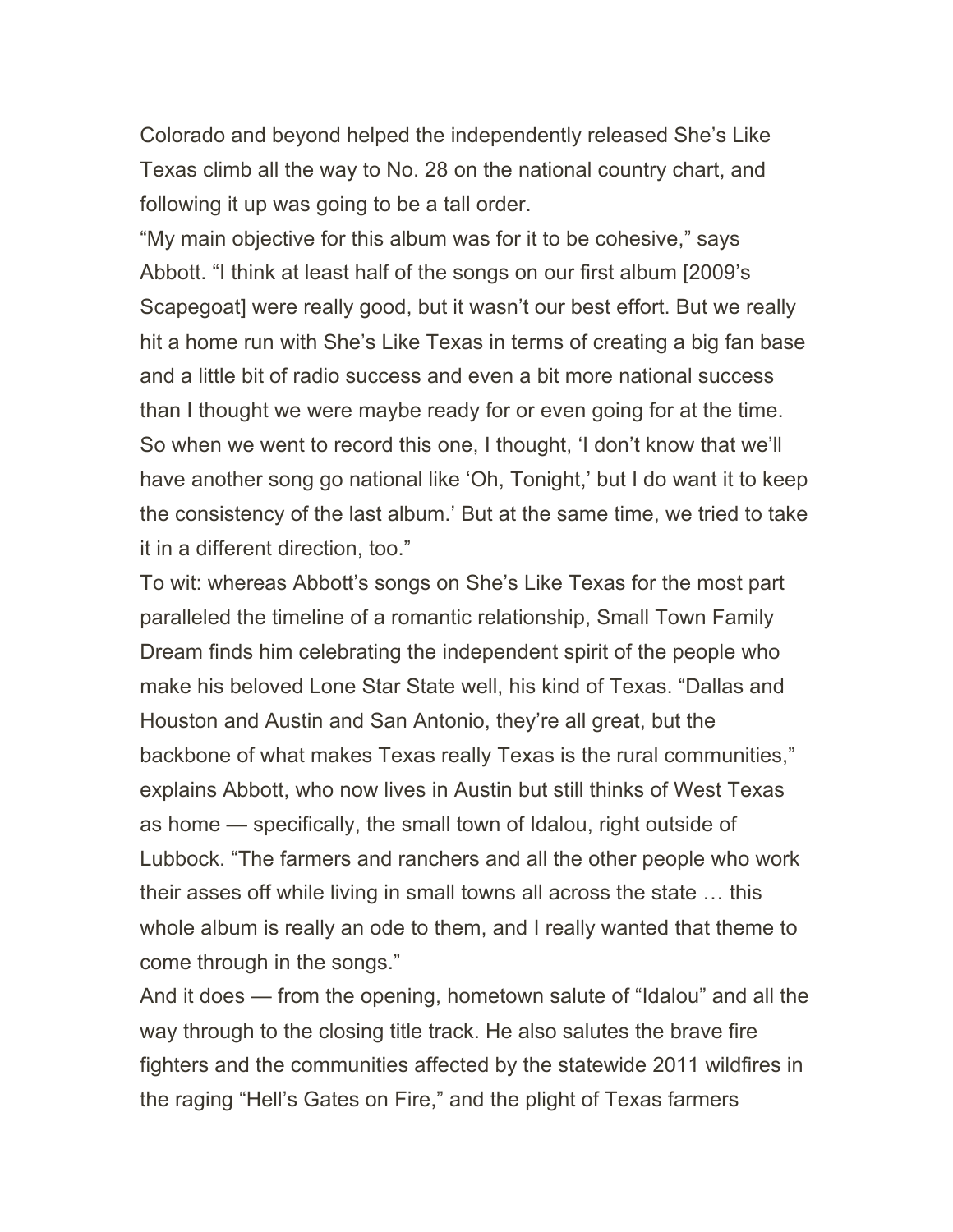battling the recent drought in "Rain Finally Coming Down." Meanwhile, the Adam Hood/Brian Keane song "I'll Sing About Mine" — one of the first covers the band has ever recorded. While songs like the aforementioned "Touch," "She Will Be Free," "Dallas Love" and "Hotty Toddy" all prove that Abbott is still a natural when it comes to flattering and celebrating the fairer sex in song.

But just as importantly, Small Town Family Dream, recorded in Denton and released, like the first two albums, on Abbott's own Pretty Damn Tough label, is also an ode to the music of Texas — a rich legacy that has spawned not only populist icons like Willie Nelson, George Strait, and Abbott's college hero Pat Green, but such underground mavericks as Lubbock's acclaimed Flatlanders and songwriter's songwriter Terry Allen. Abbott and band actually cover two songs ("FFA" and "Flatland Farmer") from Allen's legendary 1979 album, Lubbock on Everything, on Small Town Family Dream, while Green himself guests on Abbott's own "My Texas."

"That was a pretty big moment for me," says Abbott, who has since shared a number of stages with Green. Co-written with Thom Shepherd in Nashville, "My Texas" is Abbott's unabashed salute to not just Green but all of the Texas country artists that provided the soundtrack to his college days not so long ago. A lot of those artists are still very much still around today, just as the Texas country scene still thrives. "I just thought that it was time to pay homage to the entire reason why I fell in love with Texas country in the first place. I want people to hear 'My Texas' and go, 'Man, I feel like I'm in 1999 again, listening to this song.'" It's also his hope that people listening to Small Town Family Dream take note of the impressive, muscular instrumental chops on full display throughout the album. The Josh Abbott Band has undergone a few personnel changes in its short lifespan, but the current lineup —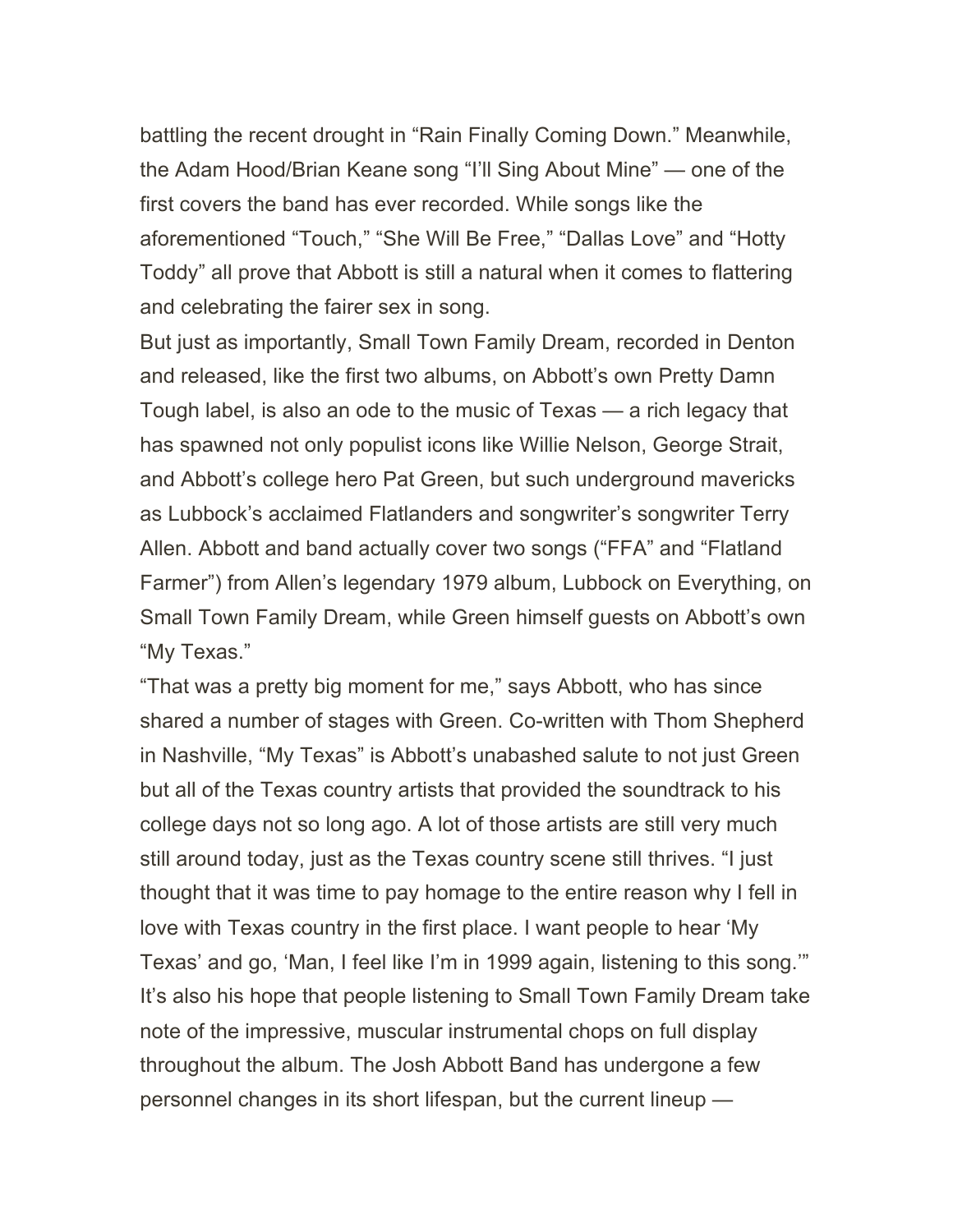comprised of longtime members Wait (fiddle) and Villanueva (drums) along with lead guitarist Caleb Keeter, bassist James Hertless, and Abbott's old college friend Davis back in the mix on electric banjo after a few seasons pursuing other interests — has now played hundreds of shows together across Texas and beyond, resulting in what is easily the band's best sounding recording to date. On ballads like "Touch" and "Dallas Love," the young players display the polished finesse of seasoned Nashville session pros, but on tracks like the anthemic "Idalou," the saucy "Hotty Toddy" and especially the aforementioned Terry Allen covers, they sound fit to tear the roof off and go head to head with any other take-no-prisoners roots-rocking band on either the modern Country or Americana scene.

"I really feel like this is the band I've always wanted," Abbott says with matter of fact pride. And it couldn't come together at a better time, either. Looking back over his career, Abbott recalls one of the first times he ever dared to not only dream out loud, but dream big.

"I did an interview for a Lubbock news station in late 2007, back when we first started hitting the road, and the reporter asked me, 'Where do you want to be in five years?' And I just looked at him and said, 'I want to be one of the biggest bands in Texas music.'

"Everyone at the time was like, 'Dude, that was one of the most arrogant things ever — it's never going to happen,'" Abbott admits with a selfeffacing chuckle. "But if you ask any sports team that starts out with rookies where they want to be in five years, if they don't say 'winning championships,' then those are not the kind of guys you want on your team. From day one, my goal was, if I'm going to commit to doing this, then I'm going to do it, and I'm going to be as successful as I possibly can."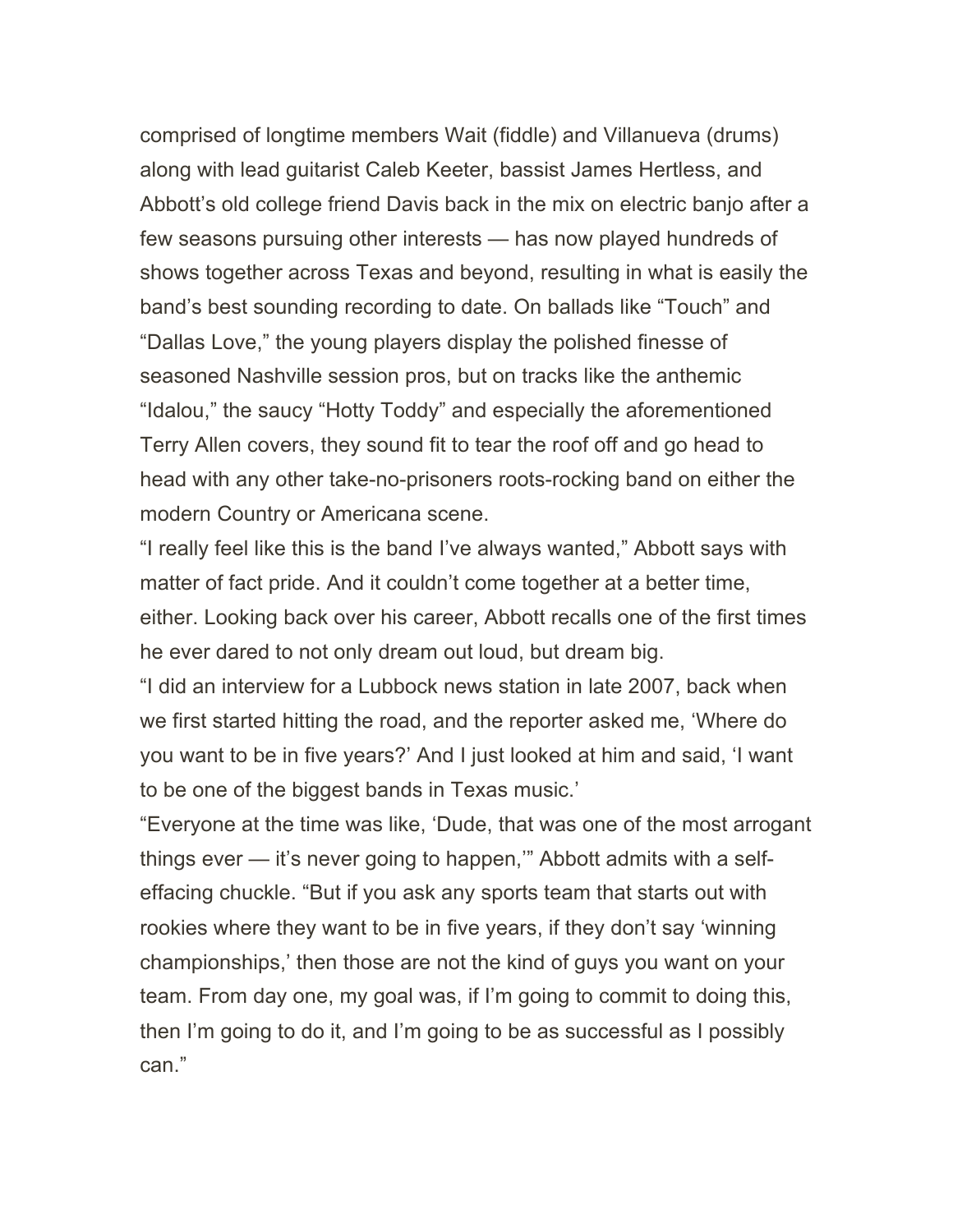Five years later, right on schedule, he's close enough to that once seemingly far-fetched goal to reach out and touch it. But not surprisingly, he's long since raised the stakes.

"The main objective now is to make sure that the bell curve stays in our favor," Abbott says when asked where he wants his band to be in the next five years. "For me, the goal is for us to be able to not just maintain, but consistently get bigger. I feel like Texas has really done well for us, but I'll never be satisfied. I'll never be like, 'we've got Texas locked down,' because that's our base and we've got to keep growing, but I think our biggest objective right now is to get bigger in markets outside of Texas. That's why you'll see our emphasis continue to be on touring the West Coast, along with New Mexico, Denver, Kansas, Nebraska, Chicago, and even going East … I think that's really important to do."

And yet, even as he expands his horizons beyond the Lone Star State, Abbott's independent Texas spirit is stronger than ever. Among his goals "from the get-go," he says, was for his band to distinguish itself as one of the "most successful independent country bands" of its era. And if there's a difference between that and what most people consider "megastardom," well, he's quite OK with that, because "success" in his book isn't defined by the all-or-nothing fantasy of platinum-selling records and sold-out arena tours.

"I'm sure that would be fun, and damn right we would enjoy that ride," Abbott admits. "But if that doesn't happen, that doesn't mean we still can't sell 100,000-plus records, tour across the country and play to crowds of 500-1,000 a night just like we do in Texas. We want to impact fans that really care about our music and that are willing to drive up to two hours to come and see us play. To me, that's success, right there."